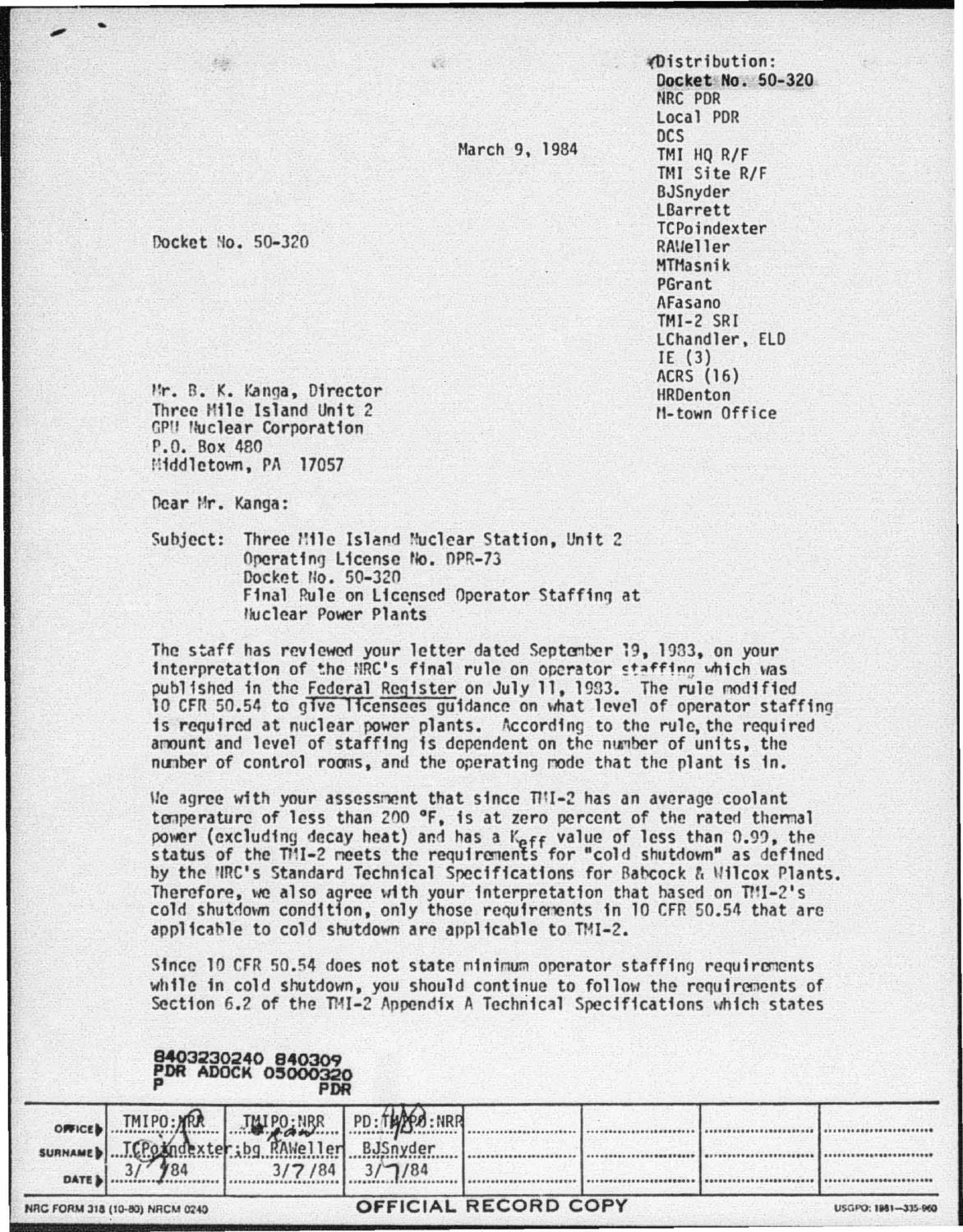## Mr. B. K. Kanga

operator staffing requirements during the recovery period. You should note that 10 CFR 50.54 requirements for core alterations are applicable to  $TMI-2$ .

Sincerely,

Original signed by B. J. Snyder

Bernard J. Snyder, Program Director<br>Three Mile Island Program Office Office of Nuclear Reactor Regulation

cc: J. Barton J. Byrne<br>J. Larson Service Distribution List (see attached)

|                | MOC EODM 118 HOURS NOCH OSA | OFFICIAL RECORD COPY |  |  |  | <b>BUSINESS STATE INC.</b> |
|----------------|-----------------------------|----------------------|--|--|--|----------------------------|
| DATE           |                             |                      |  |  |  |                            |
|                |                             |                      |  |  |  |                            |
| SURNAME        |                             |                      |  |  |  |                            |
| <b>OFFICED</b> |                             |                      |  |  |  |                            |
|                |                             |                      |  |  |  |                            |

 $-2-$